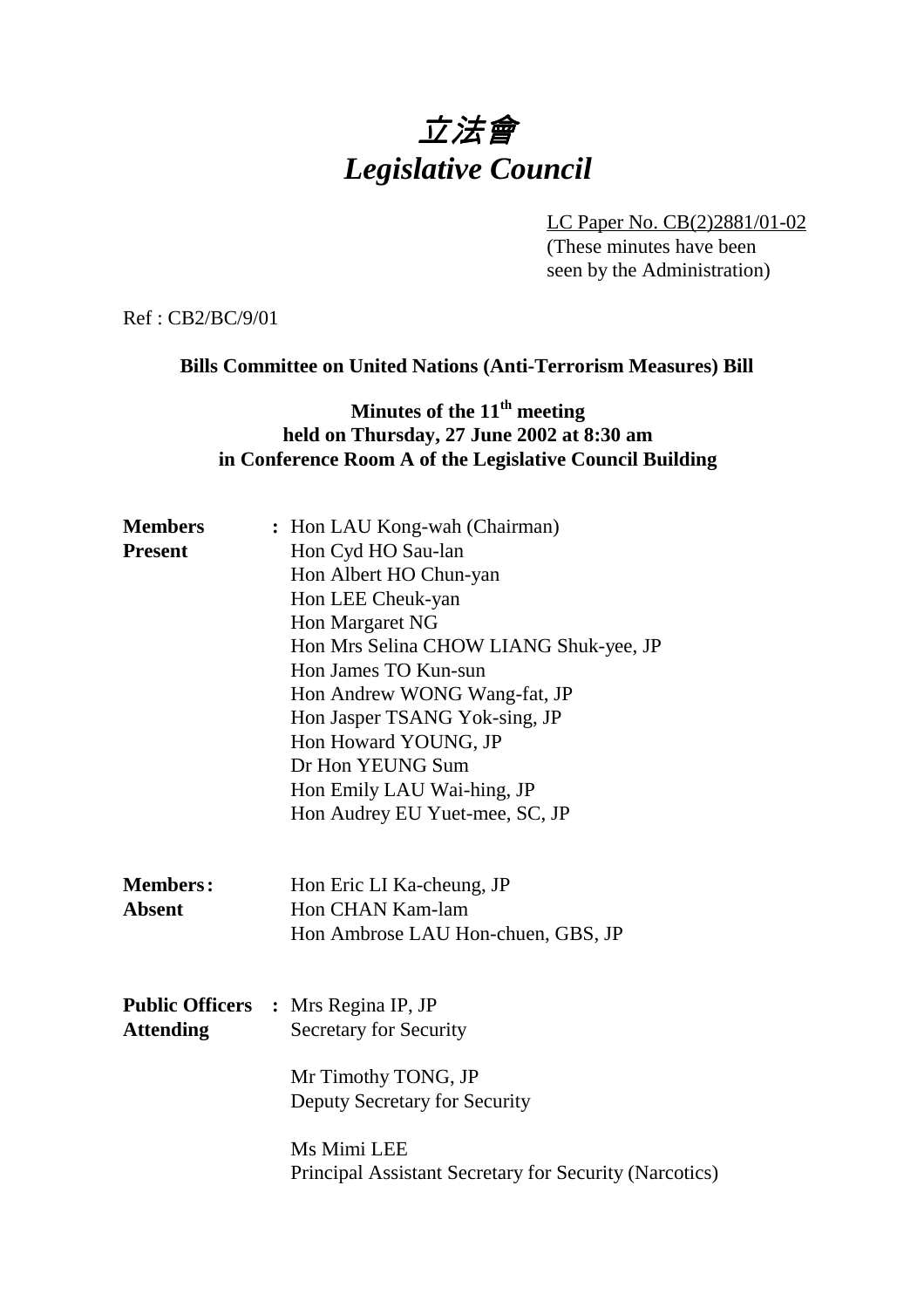|                                      | Mr Johann WONG<br>Principal Assistant Secretary for Security                                                                      |
|--------------------------------------|-----------------------------------------------------------------------------------------------------------------------------------|
|                                      | Ms Judy Maguire<br><b>Consultant (Narcotics)</b>                                                                                  |
|                                      | Mrs Wendy CHOI<br><b>Assistant Secretary for Security</b>                                                                         |
|                                      | Mr Geoffrey Fox<br>Senior Assistant Law Draftsman                                                                                 |
|                                      | Mr John Hunter<br><b>Deputy Principal Government Counsel</b><br><b>Treaties and Law Unit</b><br><b>International Law Division</b> |
|                                      | Mr Lawrence PENG<br><b>Senior Government Counsel</b><br><b>Law Drafting Division</b>                                              |
| <b>Clerk</b> in<br><b>Attendance</b> | : Ms Doris CHAN<br>Chief Assistant Secretary (2) 4                                                                                |
| <b>Staff in</b><br><b>Attendance</b> | : Ms Bernice WONG<br><b>Assistant Legal Adviser 1</b>                                                                             |
|                                      | Miss Mary SO<br>Senior Assistant Secretary (2) 8                                                                                  |
|                                      | Ms Janet SHUM<br>Senior Assistant Secretary (2) 9                                                                                 |
|                                      |                                                                                                                                   |

## **I. Motions by Hon LEE Cheuk-yan and Hon Cyd HO Sau-lan** (LC Paper Nos. CB(2)2424/01-02(01) and CB(2)2429/01-02(01))

The Hon LEE Cheuk-yan withdrew his motion.

2. The Bills Committee passed, without objection, a motion proposed by Hon Cyd Ho, the wording of which was as follows -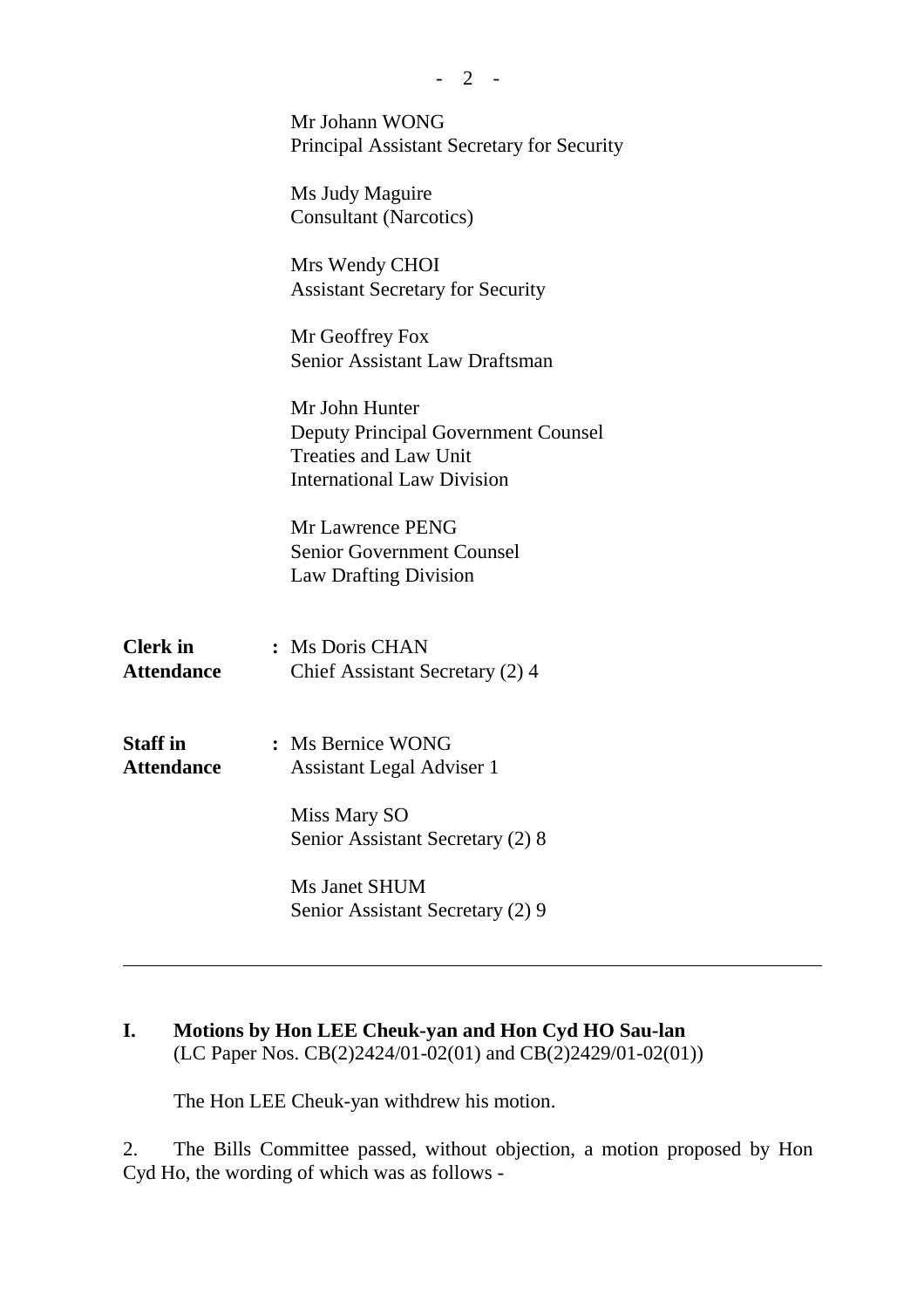"That this Bills Committee expresses deep regret that the Executive has given notice to resume the Second Reading debate on the United Nations (Anti-Terrorism Measures) Bill on 10 July 2002 before scrutiny of the Bill has been completed, which is at variance with the established practice of the Legislative Council."

#### **II. Meeting with the Administration** (LC Paper Nos. CB(2)2424/01-02(02) to (04))

- 3. The Bills Committee deliberated (Index of proceedings at the **Annex**).
- 4. The Administration agreed to consider the following
	- (a) To further amend new clause 2(5) which specified that nothing in this Ordinance shall require a legal practitioner to disclose any privileged communications or restrict the privilege against self-discrimination, taking into account views expressed by deputations.
	- (b) To consider revising clause 13 which provided for forfeiture of certain terrorist property, in particular, sub-clauses 13 (1) and (4).
	- $(c)$  To move the new clause 10(4) relating to the obtaining of evidence and information to clause 2 since its application was not restricted to clause 10.

## **III. Date of next meeting**

5. Members noted that the next meeting was scheduled for Thursday, 27 June 2002 at 2:30 pm.

6. There being no other business, the meeting ended at 10:45 am.

Council Business Division 2 Legislative Council Secretariat 7 October 2002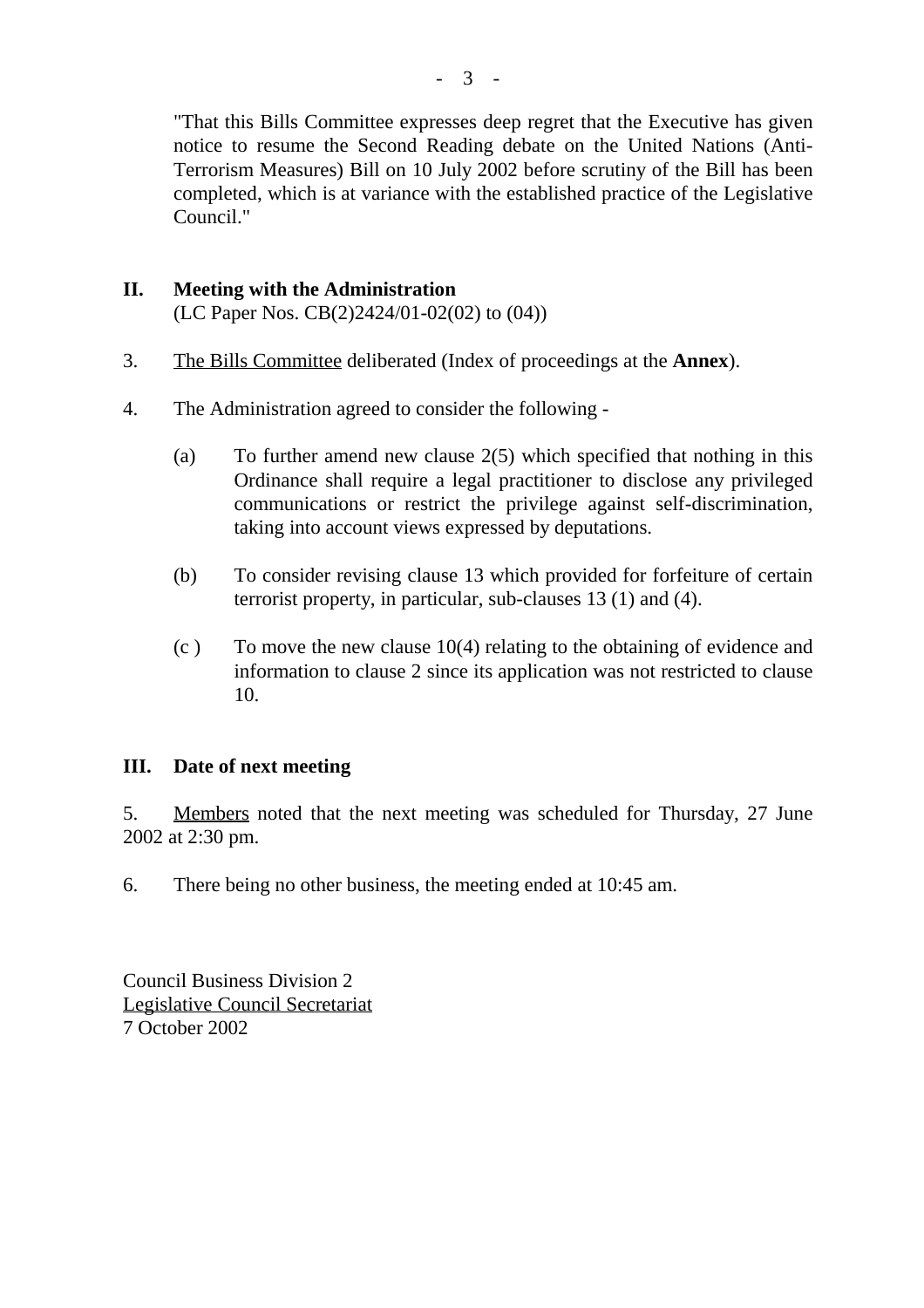### **Bills Committee on United Nations (Anti-Terrorism Measures) Bill Meeting on Thursday, 27 June 2002 at 8:30 am in Conference Room A of the Legislative Council Building**

| <b>Time</b>       | <b>Speaker</b>               | Subject(s)                                                                                                                                                                   | <b>Action</b><br>required |
|-------------------|------------------------------|------------------------------------------------------------------------------------------------------------------------------------------------------------------------------|---------------------------|
| $000000 - 000053$ | Chairman                     | Way forward                                                                                                                                                                  |                           |
| 000053 - 000136   | Mr LEE Cheuk-yan             | Withdrawal of motion tabled on 25 June<br>2002                                                                                                                               |                           |
| 000136 - 000341   | Ms Cyd HO                    | Moved a motion to express deep regret that<br>the Executive had given notice to resume<br>Second Reading debate on the Bill before<br>the scrutiny of the Bill was completed |                           |
| 000341 - 000405   | Chairman                     | Ditto                                                                                                                                                                        |                           |
| 000405 - 000527   | Miss Margaret NG             | Ditto                                                                                                                                                                        |                           |
| 000527 - 000558   | Mr James TO                  | Ditto                                                                                                                                                                        |                           |
| 000558 - 000732   | Chairman                     | Ditto                                                                                                                                                                        |                           |
| 000732 - 000909   | Administration, Chairman     | Ditto                                                                                                                                                                        |                           |
| 000909 - 001126   | Ms Cyd HO                    | Ditto                                                                                                                                                                        |                           |
| 001126 - 001527   | Administration               | Reasons why the Administration had given<br>notice to resume Second Reading debate on<br>the Bill                                                                            |                           |
| 001527 - 001859   | Ms Audrey EU                 | Ditto                                                                                                                                                                        |                           |
| 001859 - 002201   | Miss Margaret NG             | Ditto                                                                                                                                                                        |                           |
| 002201 - 002306   | Mr James TO                  | Ditto                                                                                                                                                                        |                           |
| 002306 - 002503   | Mr Albert HO                 | Ditto                                                                                                                                                                        |                           |
| 002503 - 002810   | Ms Emily LAU                 | Ditto                                                                                                                                                                        |                           |
| 002810 - 003134   | Mr Howard Young              | Ditto                                                                                                                                                                        |                           |
| 003134 - 003139   | Chairman                     | Ditto                                                                                                                                                                        |                           |
| 003139 - 003151   | Administration, Chairman     | Ditto                                                                                                                                                                        |                           |
| 003151 - 003225   | <b>ALA</b>                   | Rule 54 of the Rules of Procedure of the<br>Legislative Council                                                                                                              |                           |
| 003225 - 003323   | Clerk, Chairman              | Ditto                                                                                                                                                                        |                           |
| 003323 - 003421   | Administration               | Ditto                                                                                                                                                                        |                           |
| 003421 - 003657   | Mr Yeung sum                 | Ditto                                                                                                                                                                        |                           |
| 003657 - 003907   | Chairman                     | Ditto                                                                                                                                                                        |                           |
| 003907 - 004009   | Ms Emily LAU                 | Ditto                                                                                                                                                                        |                           |
| 004009 - 004158   | Administration               | Ditto                                                                                                                                                                        |                           |
| 004158 - 004247   | Ms Emily LAU                 | Ditto                                                                                                                                                                        |                           |
| 004247 - 004321   | Administration               | Ditto                                                                                                                                                                        |                           |
| 004321 - 004406   | Ms Emily LAU, Administration | Ditto                                                                                                                                                                        |                           |
| 004406 - 004420   | Chairman                     | Ditto                                                                                                                                                                        |                           |
| 004420 - 004548   | Mr Andrew WONG               | Ditto                                                                                                                                                                        |                           |
| 004548 - 004600   | Chairman                     | Ditto                                                                                                                                                                        |                           |
| 004600 - 005137   | Ms Cyd HO                    | Ditto                                                                                                                                                                        |                           |
| 005137 - 005149   | Chairman                     | Ditto                                                                                                                                                                        |                           |
| 005149 - 005437   | Mr Jasper Tsang              | Ditto                                                                                                                                                                        |                           |
| 005437 - 005446   | Chairman                     | Ditto                                                                                                                                                                        |                           |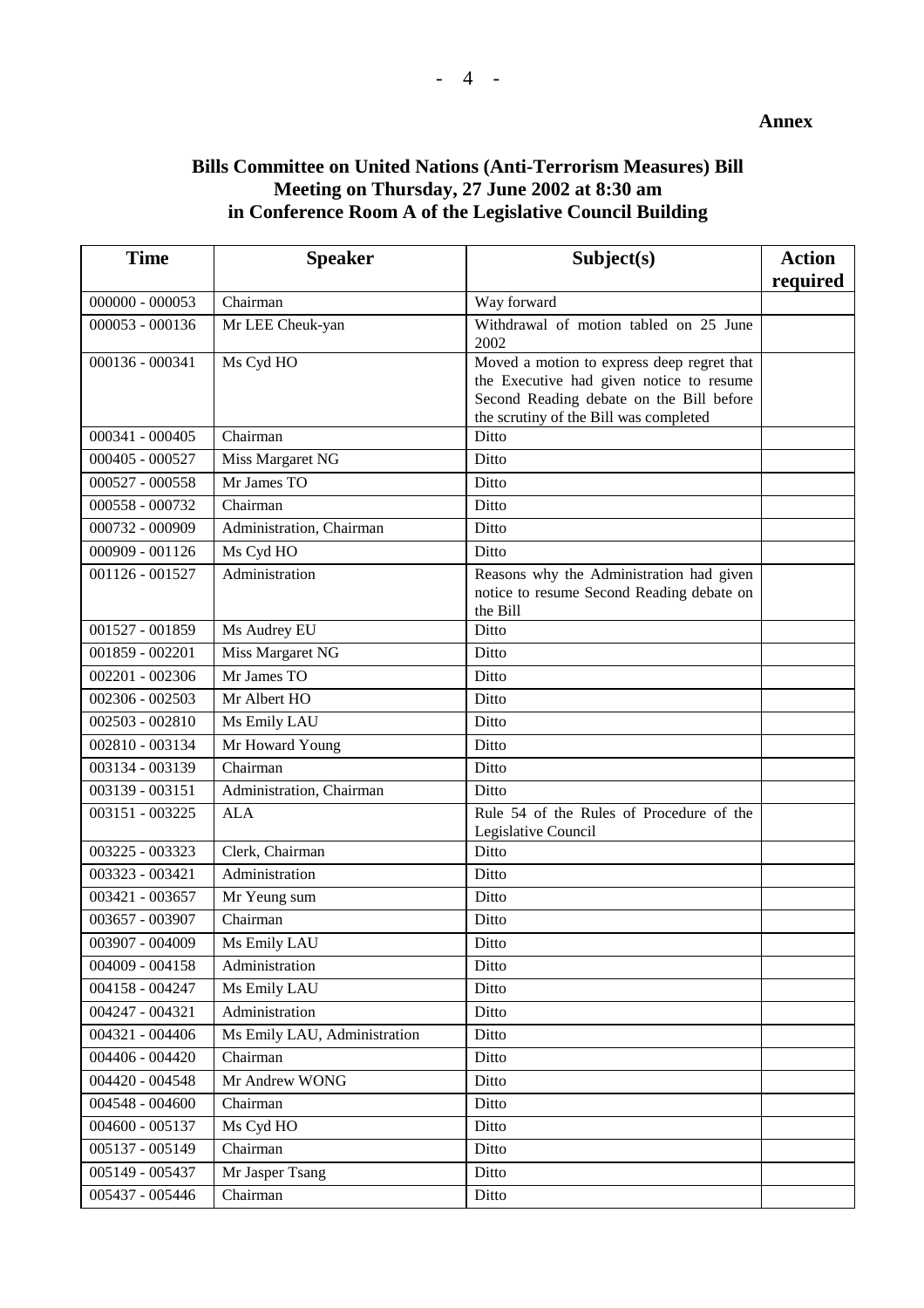| 005446 - 005728   | Administration             | Ditto                                                                                   |  |
|-------------------|----------------------------|-----------------------------------------------------------------------------------------|--|
| 005710 - 005728   | Chairman, Miss Margaret Ng | Ditto                                                                                   |  |
| 005728 - 005744   | Miss Margaret NG           | Ditto                                                                                   |  |
| $005744 - 005745$ | Chairman                   | Ditto                                                                                   |  |
| 005745 - 011110   | <b>Break</b>               | Ditto                                                                                   |  |
| 011110 - 011125   | Chairman                   | Ditto                                                                                   |  |
| 011125 - 011152   | Miss Margaret NG           | Ditto                                                                                   |  |
| 011152 - 011225   | Administration             | Ditto                                                                                   |  |
| 011225 - 011236   | Chairman                   | Voting on the motion                                                                    |  |
| 011236 - 011245   | Ms Emily LAU               | Ditto                                                                                   |  |
| 011245 - 011254   | Mr Andrew WONG             | Ditto                                                                                   |  |
| 011254 - 011259   | Chairman                   | Ditto                                                                                   |  |
| $011259 - 011309$ | Chairman, Mr Albert HO     | Ditto                                                                                   |  |
| 011309 - 011420   | Chairman                   | Motion passed without objection Resumed                                                 |  |
|                   |                            | scrutiny of CSAs to the Bill tabled on 24                                               |  |
| 011420 - 011444   |                            | June 2002<br>Ditto                                                                      |  |
| 011444 - 011450   | Ms Emily LAU<br>Chairman   | Ditto                                                                                   |  |
| 011450 - 011508   | Ms Audrey EU               | Ditto                                                                                   |  |
| 011508 - 011514   | Administration             | Ditto                                                                                   |  |
| 011514 - 011624   | Administration             | Addition of a new paragraph (3A) to clause                                              |  |
|                   |                            | 11                                                                                      |  |
| 011624 - 011800   | Ms Audrey EU               | Protection of legal privilege under clause 11                                           |  |
|                   |                            | and new clause 14A                                                                      |  |
| 011800 - 011906   | Administration             | Ditto                                                                                   |  |
| 011906 - 012001   | Ms Audrey EU               | Ditto                                                                                   |  |
| 012001 - 012109   | Administration             | Ditto                                                                                   |  |
| 012109 - 012203   | Mr LEE Cheuk-yan           | Ditto                                                                                   |  |
| 012203 - 012311   | Administration             | Ditto                                                                                   |  |
| 012311 - 012322   | Mr LEE Cheuk-yan           | Ditto                                                                                   |  |
| 012322 - 012344   | Administration             | Ditto                                                                                   |  |
| 012344 - 012402   | Administration             | Ditto                                                                                   |  |
| 012402 - 012405   | Chairman                   | Ditto                                                                                   |  |
| 012405 - 012626   | Miss Margaret NG           | Whether new clause $2(5)$ & (7) in the                                                  |  |
|                   |                            | revised CSAs had addressed the concern of<br><b>JUSTICE</b>                             |  |
| 012626 - 012805   | Administration             | Ditto                                                                                   |  |
| 012805 - 012858   | Miss Margaret NG           | Ditto                                                                                   |  |
| 012858 - 012910   | Chairman                   | Ditto                                                                                   |  |
| 012910 - 012929   | Miss Margaret NG           | Ditto                                                                                   |  |
| 012929 - 012944   | Administration             | Ditto                                                                                   |  |
| 012944 - 013045   | Chairman                   | Ditto                                                                                   |  |
| 013045 - 013054   | Mr James TO                | Ditto                                                                                   |  |
| 013054 - 013244   | Mr Albert HO               | Clause $13(4)$ - standard of proof for an                                               |  |
|                   |                            | application for forfeiture of certain terrorist                                         |  |
|                   |                            | property                                                                                |  |
| 013244 - 013251   | Administration             | Ditto                                                                                   |  |
| 013251 - 013429   | <b>ALA</b>                 | The standard of proof within the test of<br>balance of probabilities may vary according |  |
|                   |                            | to the seriousness of the offence                                                       |  |
| 013429 - 013459   | Administration             | Ditto                                                                                   |  |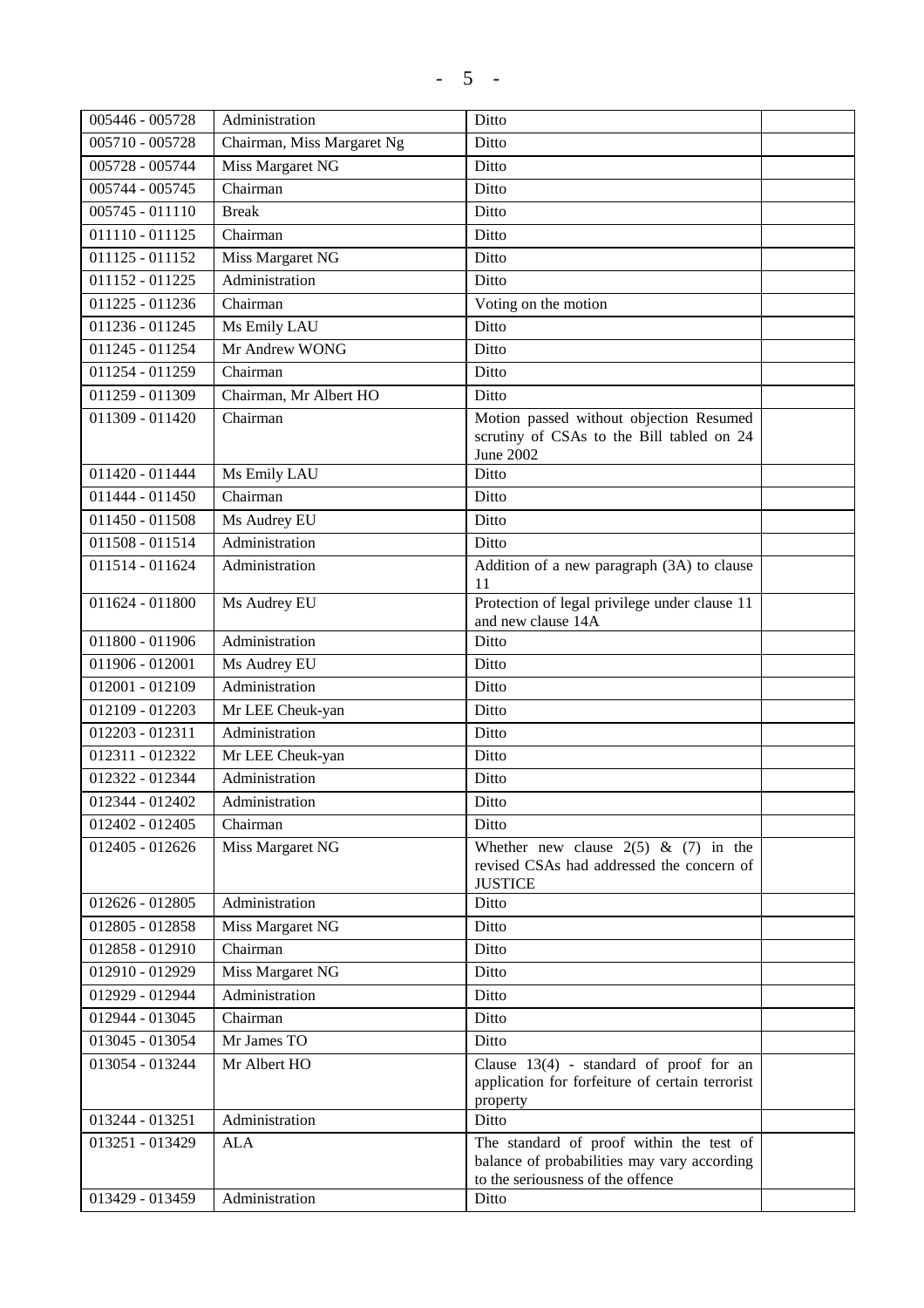| 013459 - 013546   | Mr Albert HO                     | Ditto                                                                                       |  |
|-------------------|----------------------------------|---------------------------------------------------------------------------------------------|--|
| 013546 - 013623   | Administration                   | Ditto                                                                                       |  |
| 013623 - 013724   | Mr Albert HO                     | Ditto                                                                                       |  |
| 013724 - 013825   | Ms Audrey EU                     | Asked for clarification as regards the                                                      |  |
|                   |                                  | meaning of "directly" and "indirectly" in                                                   |  |
| 013825 - 013938   |                                  | clause $13(1)(a)(i)$<br>Ditto                                                               |  |
|                   | Administration                   |                                                                                             |  |
| 013938 - 014029   | Ms Audrey EU                     | Ditto                                                                                       |  |
| 014029 - 014132   | Administration                   | Ditto                                                                                       |  |
| 014132 - 014248   | Administration                   | Ditto                                                                                       |  |
| 014248 - 014347   | Ms Audrey EU                     | Ditto                                                                                       |  |
| 014347 - 014509   | Administration, Ms Audrey EU     | Ditto                                                                                       |  |
| 014509 - 014519   | Ms Audrey EU, Administration     | Ditto                                                                                       |  |
| 014519 - 014751   | Miss Margaret NG, Administration | Ditto                                                                                       |  |
| 014751 - 014900   | Ms Audrey EU                     | Ditto                                                                                       |  |
| 014900 - 014929   | Miss Margaret NG                 | Ditto                                                                                       |  |
| 014929 - 015034   | Mr James TO                      | Ditto                                                                                       |  |
| 015034 - 015113   | Ms Cyd HO                        | Ditto                                                                                       |  |
| 015113 - 015153   | Mr James TO                      | Ditto                                                                                       |  |
| 015153 - 015205   | Administration                   | Ditto                                                                                       |  |
| 015205 - 015218   | Ms Emily LAU                     | Ditto                                                                                       |  |
| 015218 - 015238   | Administration                   | Ditto                                                                                       |  |
| 015238 - 015409   | Mr James TO                      | Ditto                                                                                       |  |
| 015409 - 015451   | Administration                   | Ditto                                                                                       |  |
| 015451 - 015507   | Mr James TO                      | Ditto                                                                                       |  |
| 015507 - 015524   | Administration                   | Ditto                                                                                       |  |
| 015524 - 015649   | <b>ALA</b>                       | New clause $10(4)$ relating to obtaining of<br>evidence and information should be moved     |  |
|                   |                                  | to clause 2                                                                                 |  |
| 015649 - 015739   | Administration                   | Ditto                                                                                       |  |
| 015739 - 015816   | Chairman                         | Ditto                                                                                       |  |
| 015816 - 015855   | Administration                   | Clause $14(10)$ was deleted in the revised<br>CSAs as requested by Mr James TO              |  |
| 015855 - 015942   | <b>ALA</b>                       | Ditto                                                                                       |  |
| 015942 - 020129   | Mr James TO                      | Enquired whether it was the responsibilty of                                                |  |
|                   |                                  | the person holding the funds concerned or                                                   |  |
|                   |                                  | the Government to send a copy of the notice                                                 |  |
|                   |                                  | to the person whose funds are, or for or on<br>whose behalf the funds are held under clause |  |
|                   |                                  | 5(5)                                                                                        |  |
| 020129 - 020155   | Administration                   | Ditto                                                                                       |  |
| $020155 - 020605$ | Mr James TO, Administration      | Ditto                                                                                       |  |
| 020605 - 020648   | Administration                   | Ditto                                                                                       |  |
| 020648 - 020732   | Mr James TO                      | Ditto                                                                                       |  |
| 020732 - 020748   | Administration                   | Ditto                                                                                       |  |
| 020748 - 020853   | Mr James TO                      | Ditto                                                                                       |  |
| 020853 - 020909   | Ms Emily LAU                     | Ditto                                                                                       |  |
| 020909 - 021041   | Chairman                         | Closing remarks                                                                             |  |
|                   |                                  |                                                                                             |  |